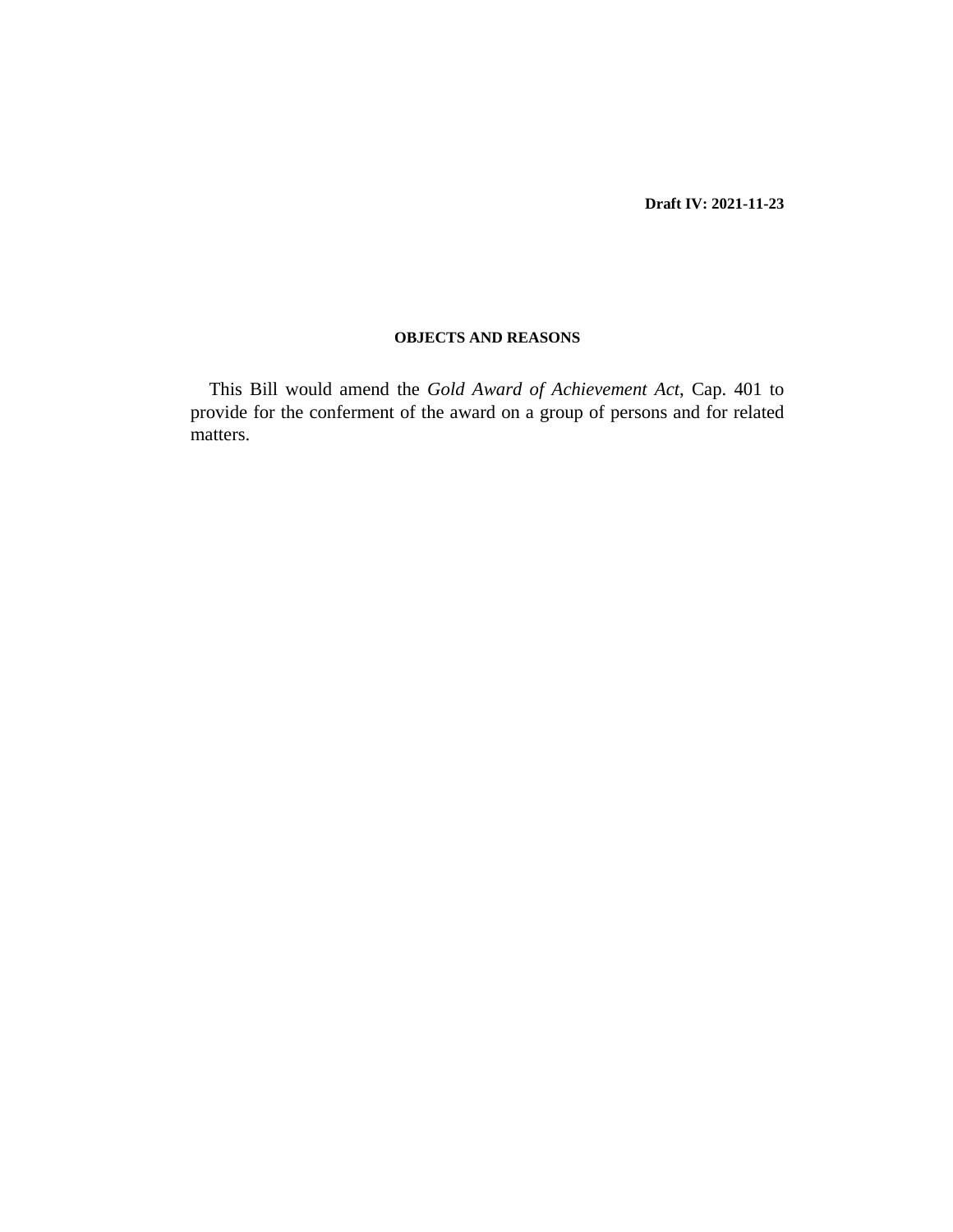# *Arrangement of Sections*

- [Short title](#page-2-0) **1.**
- [Amendment of section 2 of Cap. 401](#page-3-0) **2.**
- [Amendment of section 4 of Cap. 401](#page-3-0) **3.**
- [Amendment of section 5 of Cap. 401](#page-4-0) **4.**
- [Amendment of section 7 of Cap. 401](#page-4-0) **5.**
- [Consequential amendment](#page-5-0) **6.**
- [Commencement](#page-5-0) **7.**

# **SCHEDULE**

# *[CONSEQUENTIAL AMENDMENT](#page-6-0)*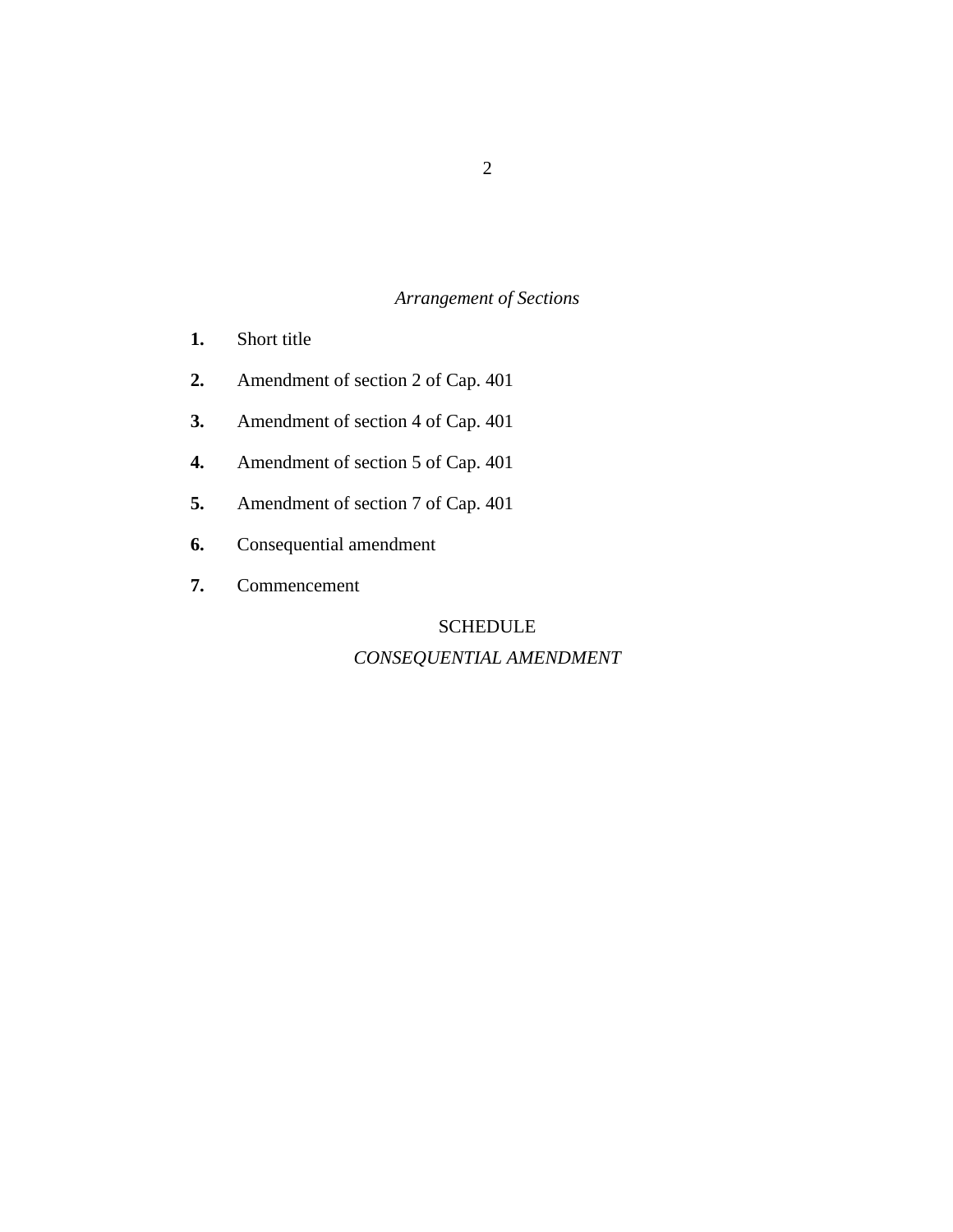# <span id="page-2-0"></span>**BARBADOS**

A Bill entitled

An Act to amend the *[Gold Award of Achievement Act](http://barbadosparliament-laws.com/en/showdoc/cs/401)*, Cap. 401. ENACTED by the Parliament of Barbados as follows:

# **Short title**

This Act may be cited as the *Gold Award of Achievement (Amendment) Act, 2021*. **1.**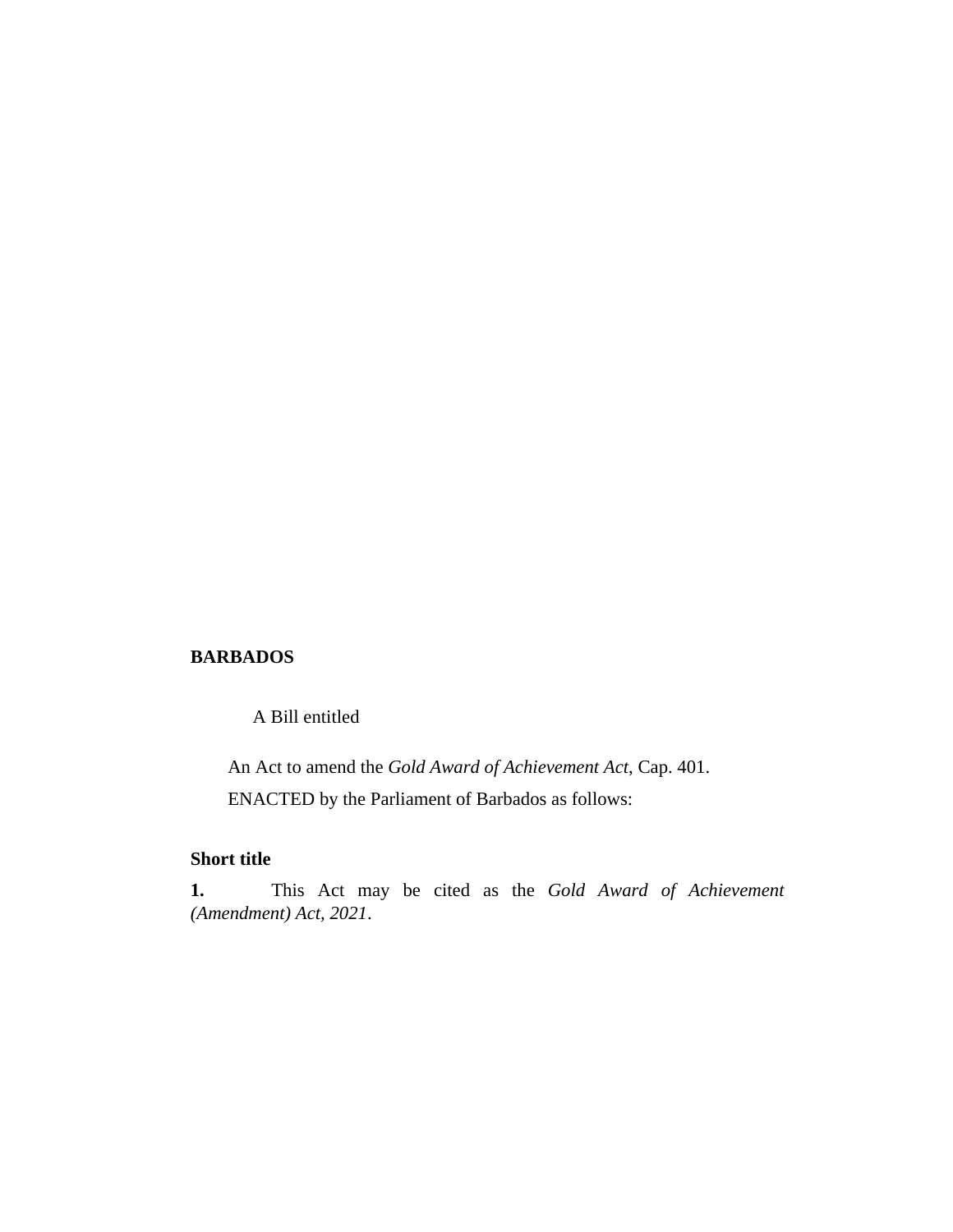## <span id="page-3-0"></span>**Amendment of section 2 of Cap. 401**

*The [Gold Award of Achievement Act, Cap. 401,](http://barbadosparliament-laws.com/en/showdoc/cs/401) in this Act referred to as the principal Act, is amended by deleting section 2 and substituting the following:* **2.**

### **"Interpretation**

In this Act, **2.**(1)

"Award" means the award established by section 3;

"Independence Day" means the  $30<sup>th</sup>$  day of November;

"National Heroes Day" means the 28<sup>th</sup> day of April.

For the purposes of this Act, reference to the term "person" includes a group of persons. ". (2)

## **Amendment of section 4 of Cap. 401**

#### *The principal Act is amended by deleting section 4 and substituting the following:* **3.**

# **"Conferment of Award**

Subject to subsection (3), the President may by instrument under the Public Seal confer the Award upon a person referred to in section 5. **4.**(1)

The Award may be conferred annually on either Independence Day, National Heroes Day or both such days. (2)

The power conferred on the President by subsection (1) shall be exercised by him on the advice of the Prime Minister. (3)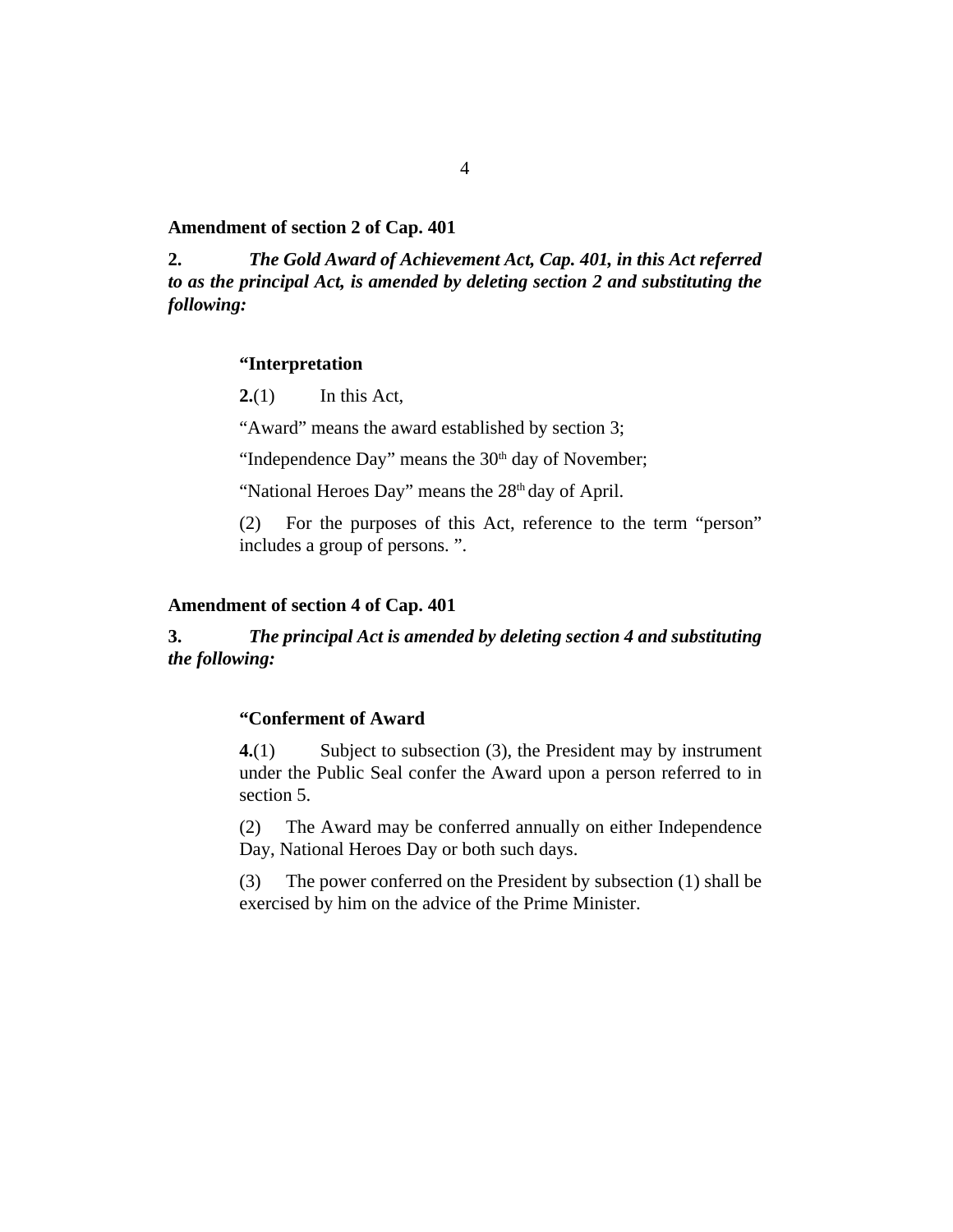<span id="page-4-0"></span>The conferment of the Award shall take effect from the date of the affixing of the Public Seal or from such other date as may be specified in the instrument.". (4)

## **Amendment of section 5 of Cap. 401**

### *The principal Act is amended by deleting section 5 and substituting the following:* **4.**

## **"Eligibility for conferment of Award**

A person who during the year preceding Independence Day or National Heroes Day through diligence, sacrifice, dedication to service and commitment to excellence has made an outstanding contribution to **5.**

- community life in Barbados; *(a)*
- $(t)$  the improvement of the economic and social conditions of Barbados; or
- $(c)$  the health and welfare of the people of Barbados,

is eligible for the conferment of the Award.".

## **Amendment of section 7 of Cap. 401**

### *Section 7 of the principal Act is amended by deleting subsection (1) and substituting the following:* **5.**

"(1) Every person upon whom the Gold Award of Achievement has been conferred, whether individually or as a group, is entitled to have the letters "G.A." placed after his name on all occasions when the use of the letters after a name is customary.".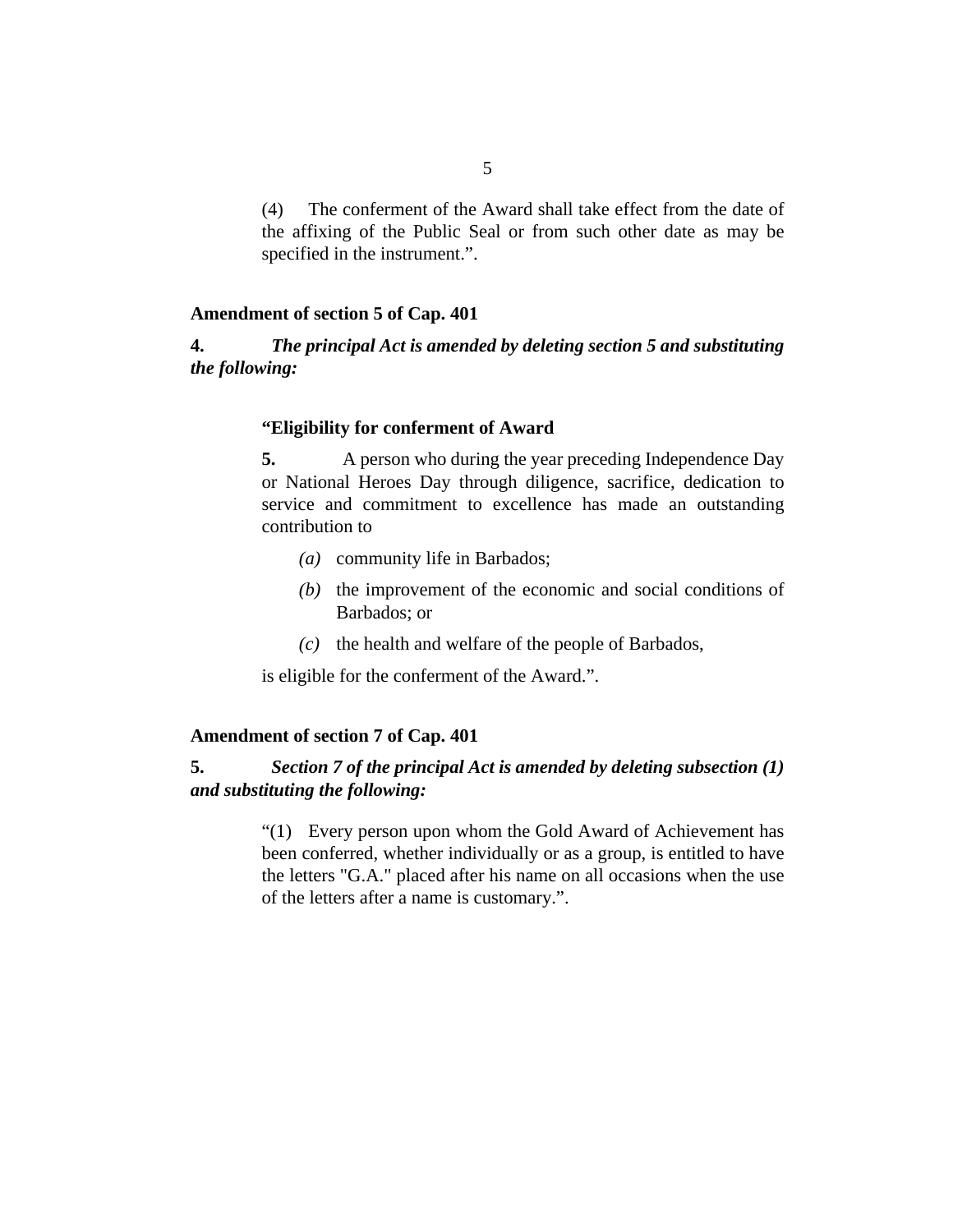# <span id="page-5-0"></span>**Consequential amendment**

*The enactment set out in Column 1 of the Schedule is amended in the manner specified in Column 2 of the Schedule.* **6.**

# **Commencement**

*This Act shall come into operation on the 30th day of November, 2021.* **7.**